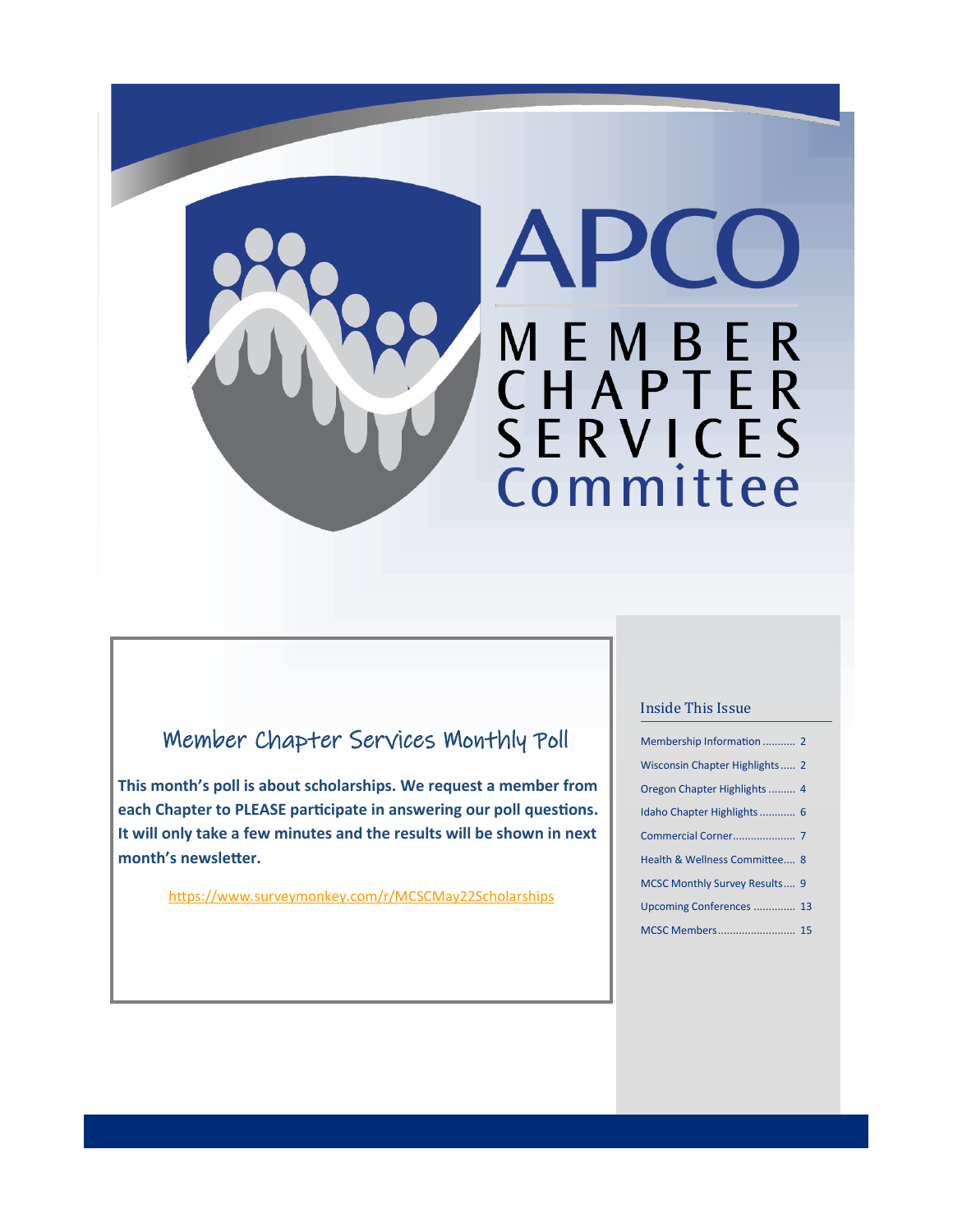

# **Membership Information**

| <b>Member Type</b>                    | 4/1/2021 | 4/1/2022 |
|---------------------------------------|----------|----------|
| <b>Associate Members</b>              | 2,251    | 2,503    |
| <b>Full Members</b>                   | 3,883    | 3,834    |
| <b>Full Group Members</b>             | 8,015    | 8,227    |
| <b>Online Group Members</b>           | 19,145   | 20,104   |
| <b>Commercial Members</b>             | 424      | 418      |
| <b>Commercial Group Members</b>       | 202      | 226      |
| <b>Total Number of Members</b>        | 33,920   | 34,862   |
| <b>Total Number of Group Agencies</b> | 1,254    | 1,394    |
| <b>Commercial Groups</b>              | 47       | 47       |

# **Wisconsin Chapter Highlights**

In accordance with decisions made by the membership quorum meeting at the 1938 Annual Convention in Houston, National APCO postponed the formal recognition of any APCO chapters until after the association could be incorporated. APCO was then incorporated at the stroke of noon on February 16th, 1939 at the office of the Secretary of State in Indianapolis, Indiana (ref. Feb. 1939 APCO BULLETIN, page 6, column 1).

The March 1939 APCO BULLETIN (page 1, column 3) included a report from Herbert F. Wareing (Radio Engineer for the Milwaukee P.D., and an APCO association Charter Member and the only representative from Wisconsin to attend that first APCO Annual Convention in St. Louis when APCO was formed Jan. 21-24, 1935) that 45 Wisconsin police communications men had met in Madison on February 20, 1939 to organize themselves as the Wisconsin Police Communication Officers Association and passed a resolution to take immediate steps to affiliate with APCO, Incorporated. Elected President of this organization was Joseph A. Dorr, sheriff of (would you believe?) Walworth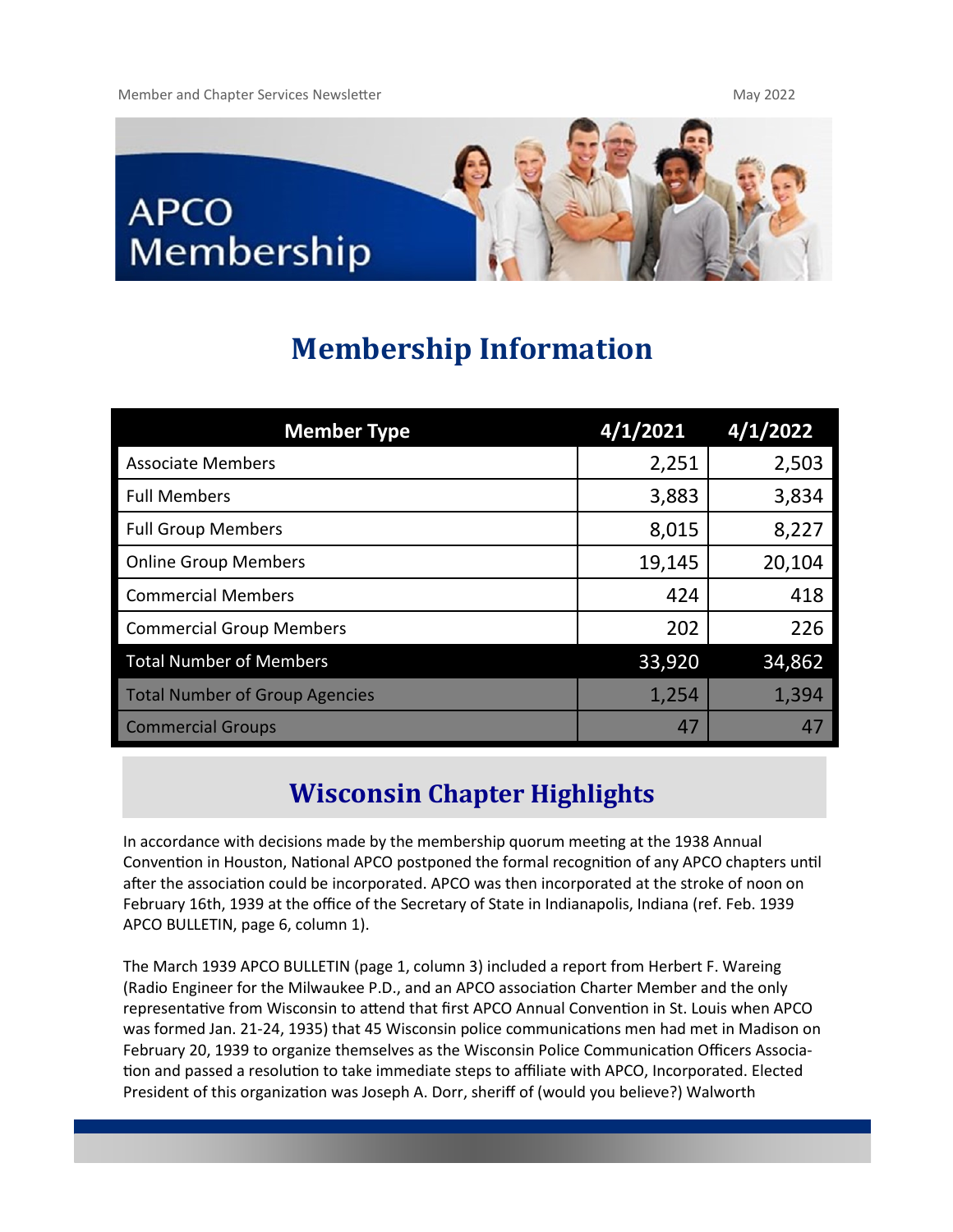### **Wisconsin Chapter Highlights (continued)**

County. Vice-President was Ray Gronier, chief engineer of Madison P.D.; Secretary was E. Zimdars, technician for Walworth County; Treasurer was R. E. Lathrop, technician for Waukesha County; and Herbert F. Wareing was one of three men elected to the Executive Committee.

The April 1939 APCO BULLETIN (page 7, column 1) included another report from Herb Wareing that 138 Wisconsin Chiefs of Police, Sheriffs and Communications Officers attended an April 3, 1939 meeting of the Wisconsin Police Communication Officers Association in Milwaukee. A long list of notable speakers were in attendance - including Deputy Inspector Robert Batts from Indianapolis, Ind. P.D. and past APCO President (1935-36); Milwaukee Police Chief Kluchesky; the Radio Engineer from the Illinois State Police; the Wisconsin Secretary of State; a State Senator; and L. Fletcher of the Association for Police Communications in the Chicago (IL) Area. "Upon Inspector Batts' recommendation that action be postponed until APCO has decided on the matter of chapter affiliations, the question of a constitution was not taken up at this meeting. The Wisconsin chapter desires to be the first affiliated with APCO and will call another meeting just as soon as information on affiliation of chapters is received."

The August 1939 APCO BULLETIN reported that the Wisconsin Police Communication Officers Association unanimously voted on August 3, 1939, to submit their application for the issuance of CHAP-TER CHARTER NUMBER ONE in the National Organization. "The petition, when officially approved, in accordance with the findings of the Houston Convention, and placed in effect at the '39 National Convention at Kansas City, on October 2-3-4 and 5, will be the means of changing the name of the Wisconsin group from their present one to: ASSOCIATED POLICE COMMUNICATION OFFICERS, IN-CORPORATED, WISCONSIN CHAPTER." Another report from Wareing on page 7, column 2, of the same August issue "...reports a meeting of the Executive Committee of APCO, Inc., Wisconsin Chapter, at Waukesha on August 2, at which time the petition for chapter charter affiliation was approved and signed. The Committee also discussed their constitution at great length and expect to adopt it at the next meeting which is scheduled for the latter part of August at Lake Lawn on Lake Delavan in Walworth County."

We have, in the APCO Historical Collection at Bradley University in Peoria, a court stenographer's transcription of all business activities that occurred during that October 2-5, 1939 annual convention in Kansas City, MO.

Your members might also be interested in knowing that the October 1939 APCO BULLETIN (page 1, column 4 carried an article that Herbert F. Wareing, Radio Engineer for the Milwaukee P.D., was elected president of National APCO, Incorporated organization at that 1939 annual convention in Kansas City.

All of the references quoted in this e-mail can be found within the PDF images of past APCO BULLETIN magazines on the [www.apcohistory.org w](http://www.apcohistory.org)eb site, where you can also discover many other fascinating nuances about the Wisconsin APCO early leaders and that state's communications history in those and other contemporary articles there as well.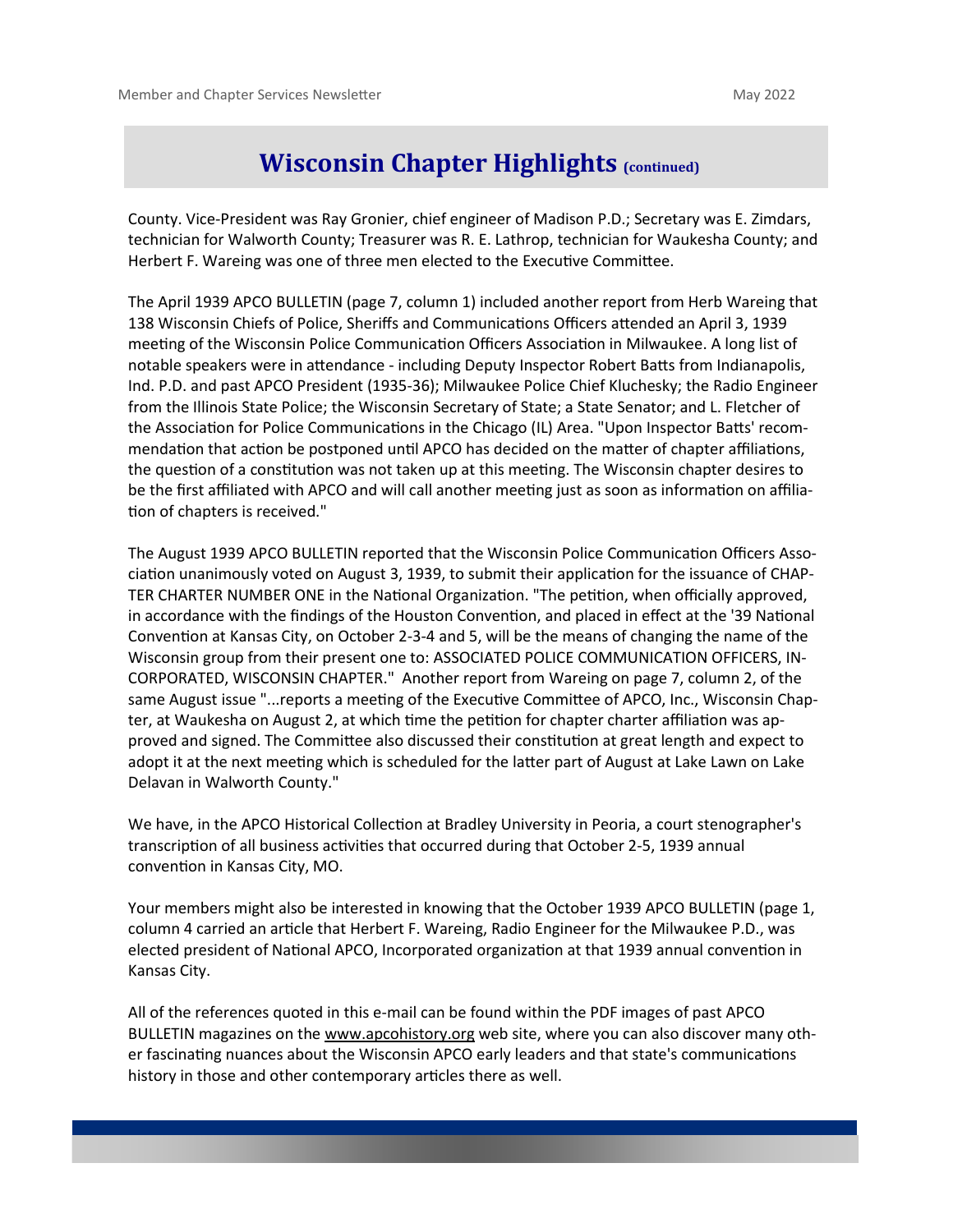### **Oregon Chapter Highlights**

Oregon APCO/NENA (oregonapconena.org) is one of APCO Internationals combined chapters. It represents all the ECCs in Oregon.

Oregon is one of the most scenic and geographically diverse states in the nation covering 98,379 square miles. From the breathtaking views of the Pacific Ocean you move to the stunning evergreen mixed forest and internationally known Pinot Noir wine growing region of the Willamette Valley. You quickly move into the volcanic region of the high cascades which includes the breathtaking 11,249 feet of Mt. Hood, a stratovolcano to the always beautiful Crater Lake National Park which has the deepest lake in the United States. From there you move to the high desert of Central Oregon and finish with the wide-open farm country in eastern Oregon. With 43 ECCs in Oregon, we proudly serve the 4.3 million residents along with the millions of visitors. Whether you are wanting to go wine tasting in the Willamette Valley, go fishing, camping, skiing, kayaking or just plain relaxing, Oregon is a state that has just about anything you could ask for.

The Oregon APCO/NENA chapter, governed by an eight member board hosts quarterly conferences which include business meetings and trainings. The highlight of the year is our fall training and awards conference where we have the opportunity to brush up our skills with top notch training and honor the best in the industry at the awards banquet. We host a vendor show at this conference which provides a great display of innovative new tools and services available, but also the great partnerships in place with our commercial members.

Oregon takes pride in recognizing the incredible work performed by our front-line dispatchers, leaders, support staff and industry partners. Unfortunately, we had to cancel our annual awards banquet the last two years, but we did not want to pass up recognizing the best of the best in our industry. The Oregon Board went to the various ECCs to present the awards, encouraging the opportunity to invite their family, peers and other stakeholders. These were done in person when possible, and virtually otherwise. Our plan is to recognize these "COVID Era" recipients at our next in person banquet this fall as well.

Oregon PSAPs have varying characteristics in every aspect: funding, service area, geography, local resources, population served, governance, etc. Our chapter encourages and enjoys engagement from representatives from every "flavor" of PSAP. We excel at finding the common ground and share ideas and support to draw benefit from the different approaches necessary to provide our critical services throughout the state. Our Board includes representatives from PSAPs with great diversity and we have committee chairs from our smallest population counties to our largest.

We are proud to work with the State 9-1-1 Program and Department of Public Safety Standards and Training (DPSST) which are both actively engaged in the Chapter along with each ECC in the state to ensure that a specific level of service is available to every ECC, regardless of size or location. This includes basic training, equipment, and updates to industry standards. These partnerships ensure that there is a seamless 9-1-1 network throughout the entire state, and every ECC receives the exact same minimum standards in training and equipment.

Our Membership has stepped up to help neighbors in need, providing both assistance in emergencies and compassionate care to others; although we don't have a formalized program, it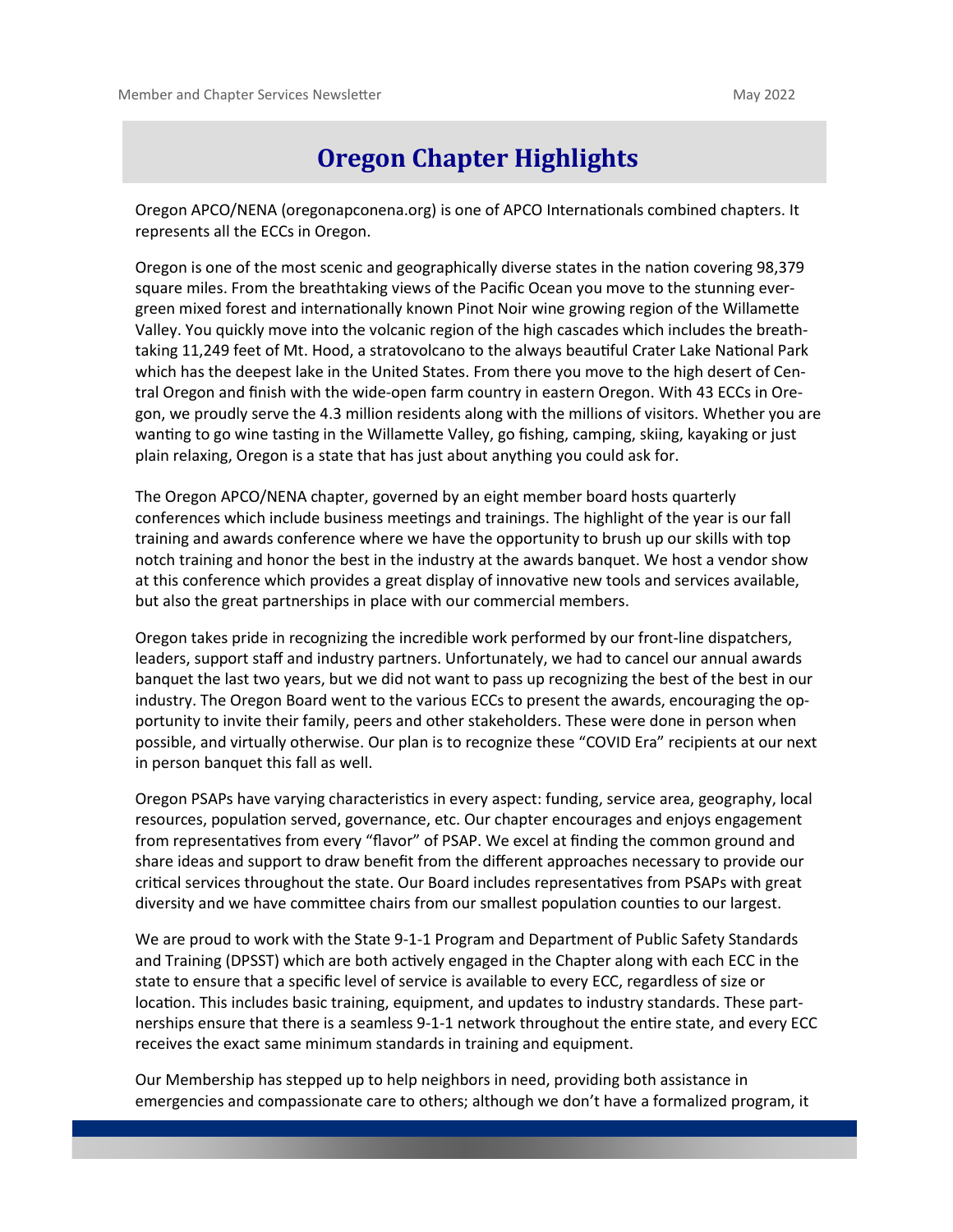#### **Oregon Chapter Highlights (continued)**

is the working relationships fostered by the Chapter and the great spirit of this profession that has been evident on numerous occasions.

We do not share much via social media as a chapter although we do have Facebook and Instagram accounts. Much of our chapter information is shared via our website. For other issues we take a statewide approach and push information out to all our citizens through the State 9-1-1 program or coordinate with local ECCs based on information to be shared with our citizens. Most information for our members is shared via our website.

We continue to find ways to engage new members, which typically includes newer members to the workforce as well as to our industry partners. As with many ECC's, staffing levels are a challenge so we attempt to have members participate in committees at both the state and national level. This helps bring in new ideas while also energizing staff on the possibilities available to them. This has always been a focus but is a huge challenge when the number one mission is to ensure we have staff working the frontlines.

Increasing our membership is a priority with an ongoing effort. We attempt to work this from a few different angles. Our Membership Committee is always looking for new ways to attract new members. We also work with our Training Committee to bring quality training to our conferences which we hope will encourage more members to join. Finally, we occasionally reach out to administrators within our chapter to remind them of the value and the ease of signing up for group membership. This saves the agency some money while still providing great value.

The value we bring to our members shows as our conferences and trainings have been well received. Those trainings also help agencies meet their annual training requirements. We offer a free membership to the outstanding student in each class of the required DPSST telecommunications academy. We also reach out to other public safety partners, such as Police, Fire, and EMS to provide joint training when appropriate. We understand that our Chapter can offer the opportunity for ECC staff to receive training while also looking at the different careers and roles in our profession. Getting to step back from your console and learn with people from other centers can really help keep members engaged while also encouraging new membership.

The Oregon chapter is one of the combined APCO/NENA chapters serving a very geographically diverse state. Oregon is home to Nike, Adidas, Daimler Trucks, and one of the largest Intel plants in the US. We produce the most Christmas Trees and surprisingly to most outside of our state, are one of the top producers of milk, hops, potatoes, and wine grapes. Our state truly has it all and our ECC staff are some of the best! The Oregon Chapter benefits its membership because, simply put the Chapter Is Its Membership!

By: **Keith Endacott, Executive Director Klamath 9-1-1 Communications District**

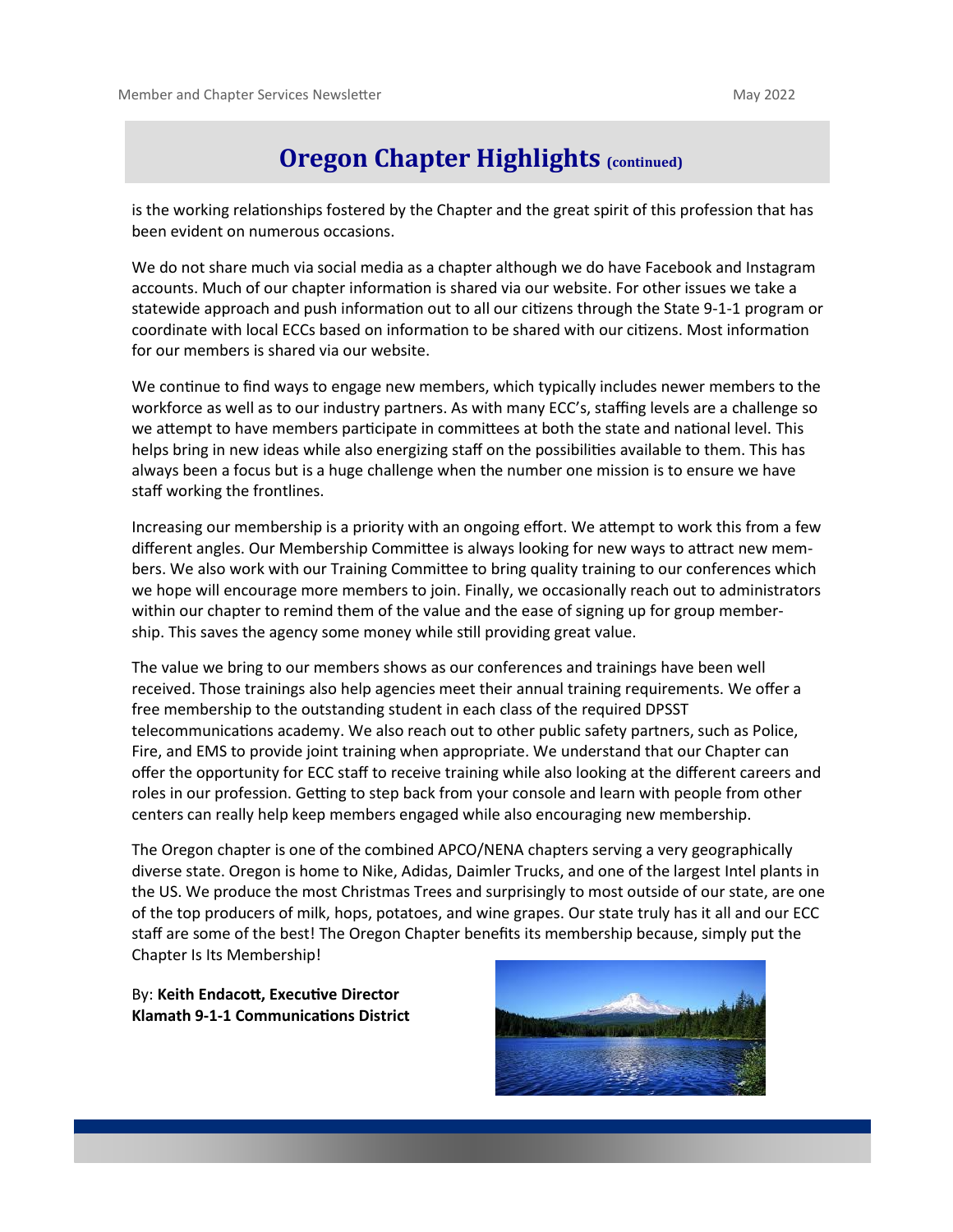## **Idaho Chapter Highlights**

Idaho took another huge step forward in recognizing our Idaho Emergency Communications Officers (ECOs) as First Responders. On January 28 of this year, Idaho's House Bill 499 was introduced and sent to the House Judiciary, Rules, and Administration Committee. It worked its way through the Idaho House and Senate and was signed into law on March 28, 2022, by Governor Brad Little. HB 499 amended an existing law to give police officer member status to emergency communications officers in the Public Employee Retirement System of Idaho. This law allows ECOs to retire at rule of 80 (age plus years of service equal 80) rather than rule of 90 (age plus years of service equal 90) as it was previously.

This law follows other legislation that recognizes our Idaho ECOs as first responders. In 2017 Idaho passed a law requiring mandatory training and certification for ECOs and in 2019 ECOs were included in the change to the worker compensation law that now recognizes PTSD as a coverable condition for first responders.

Why is this so important? Robin Sellers, Director of Blaine County Emergency Communications, said it best when answering some of the suggestions that other jobs be found for ECOs who are no longer able to safely perform the functions of the job:

*We are considered first responders and are in the Emergency Response Triad with Law, Fire/EMS. All of these professions are equally important; handling different functions but all necessary in ensuring public health and safety. My understanding from yesterday's meeting was that the PERSI rule of 80 points was created to allow for retirement from a certified public safety position to help ensure that the employee could retire before not being able to safely do their job. Statements such as emergency communications officers should be able to go work in Records are insensitive to the needs of the dispatch officer and the profession. These are dedicated individuals who have been trained and certified and are committed to this career. No other public safety profession is asked to change professions in order to reach their required retirement points. Together we should be looking for every opportunity to keep those that are committed to this career in the seat until they can proudly retire from this difficult but rewarding career.* 

Our thanks go out to those who worked to bring this bill forward and for the legislators who supported it and voted in favor of it all along the way; thank you to Governor Little for signing it into law, but mostly, thank you to the ECOs, past and present, who have done this job with dignity and diligence.

By: **Cassie Owens President, Idaho Chapter of APCO and NENA 911 Training & Development Specialist, Ada County Sheriff's Office**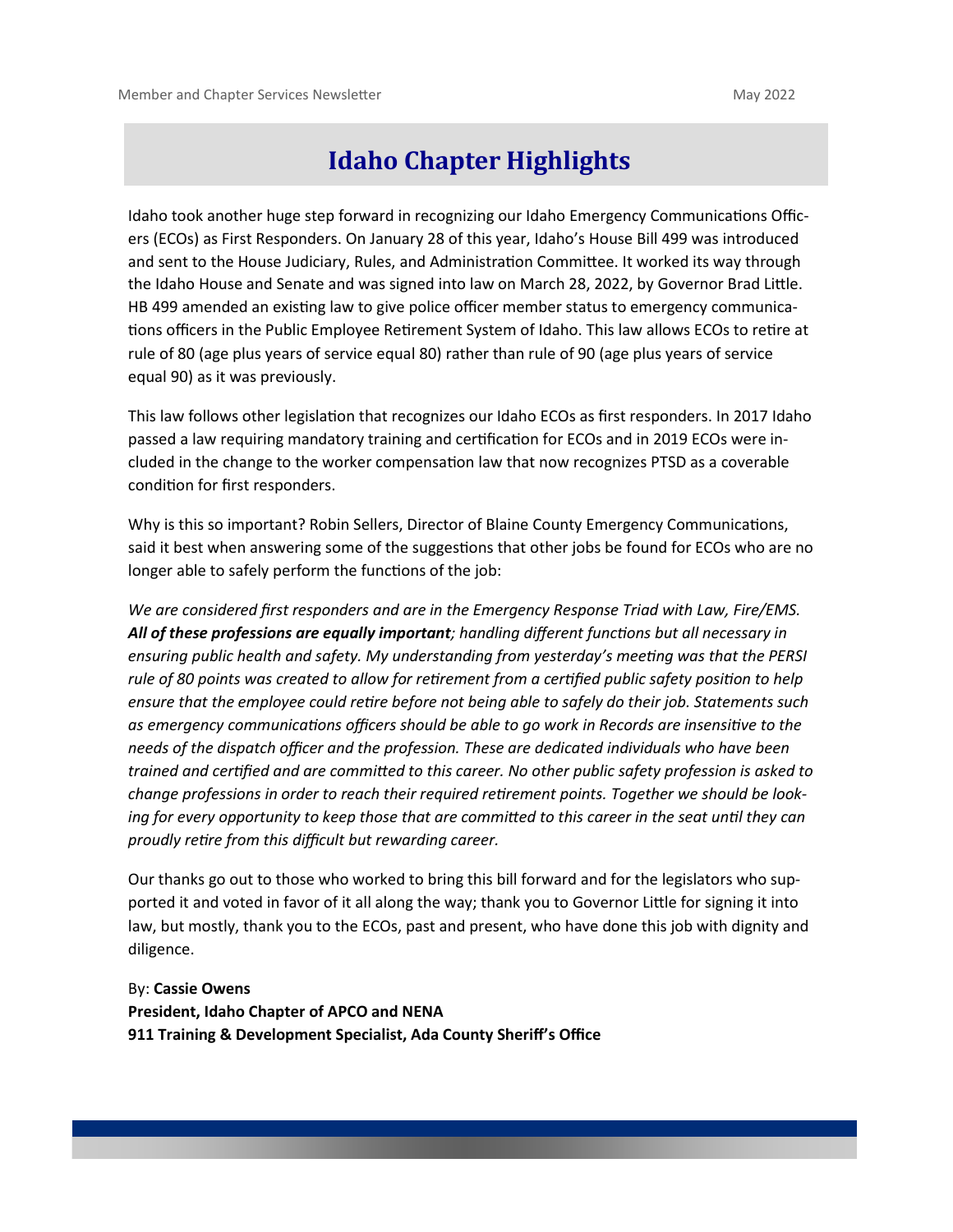# **Commercial Corner**

#### **About the Commercial Advisory Council**

Connection is key, especially when it comes to public safety. The APCO International organization has always strived to bring people together under the shared interest of this field, but how exactly does APCO implement connectivity? APCO's Commercial Advisory Council (CAC) is a team of passionate people who strive to bring together individuals who get the job done. In addition to the Council's work planning, expanding, and facilitating member involvement, the CAC is a team of individuals whose collective experience makes for a resilient network of resources and connections. So, what exactly are the benefits of membership in this particular council?

Some main advantages this council offers would be more contact with current and potential customers, contact with potential business partners and general networking. The Commercial Advisory Council is made up of professionals from all different aspects of the public safety industry, and that sort of broad scope is great for a wider field of reference and recommendations when issues arise, or when potential collaboration is at hand.

The CAC also works closely with each Chapter Commercial Advisory Member (CCAM) for all regions. The CCAMs are a great liaison between the Chapter's Board of Officers and the commercial members of the Chapter. This collaboration further benefits the direct impact each chapter can have and increases how much can be accomplished.

The Commercial Advisory Council's main goal is to help commercial members by always looking to grow the community. This provides support for chapter officers and helps organize the ways in which more specific chapter goals are accomplished.

This council is full of experienced members of the Public Safety and Telecommunications industry who care about improving connectivity and membership for all going forward. If you would like to know more or connect with members on anything from resources to membership, feel free to reach out. [https://www.apcointl.org/apco](https://gcc02.safelinks.protection.outlook.com/?url=https%3A%2F%2Fwww.apcointl.org%2Fapco-commercial-community%2Fcommercial-advisory-council-cac%2F&data=04%7C01%7Cmarysuer%40valleycom.org%7C1bb2133d421d4790fc5d08da1f0a33e7%7C49de97d60ba448d9b3a6fbc796bc1cff%7)-commercial-community/commercial-advisory-council-cac/

Bill Behar – CAC Chair [billb@comelectronics.com](mailto:billb@comelectronics.com) (210) 547-2131

Jason Bernard – CAC Vice Chair [jason.bernard@motorolasolutions.com](mailto:jason.bernard@motorolasolutions.com)  (616) 889-1642

By: Joe Jackson Joe.jackson@thespectrumfirm.com

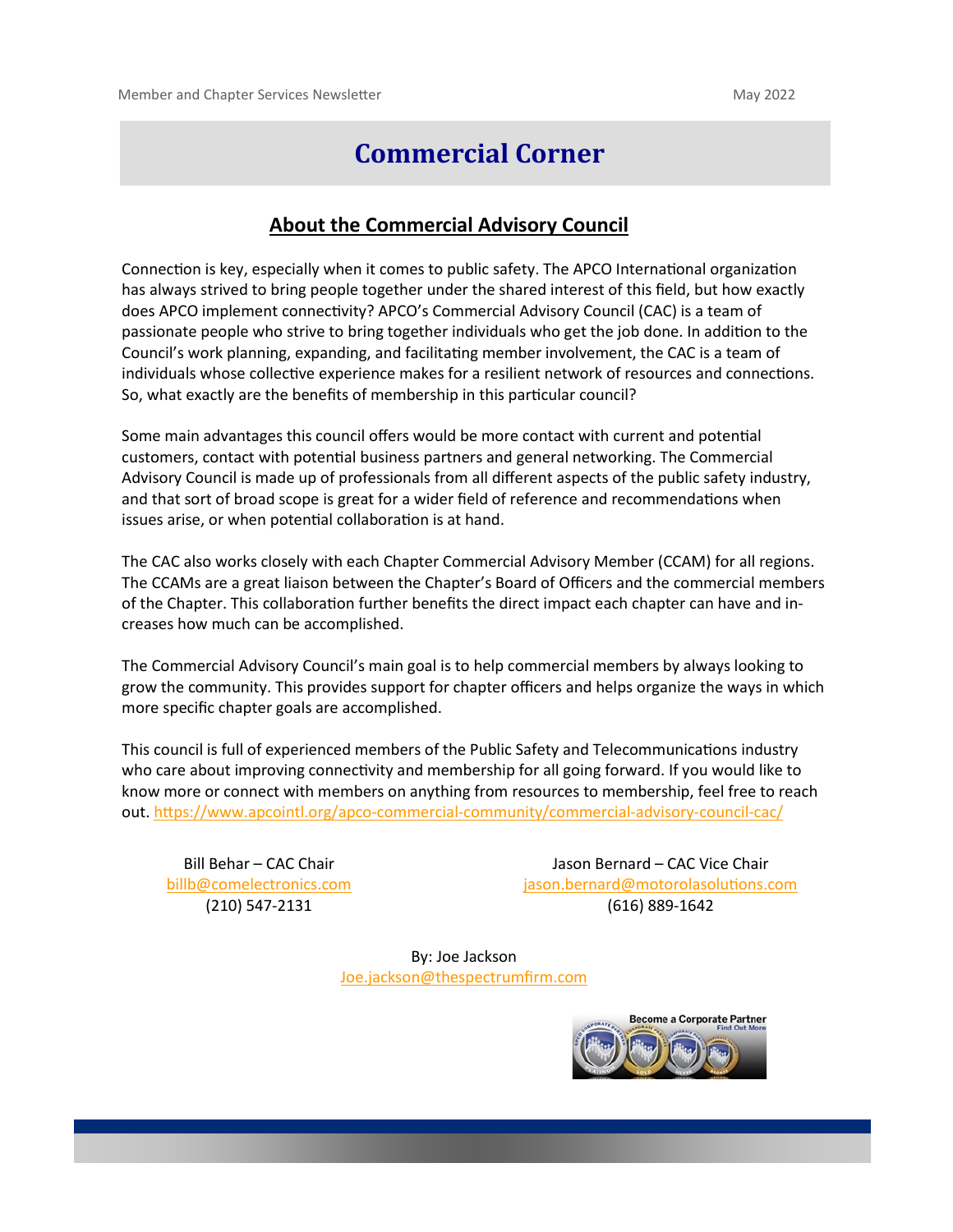# **Health & Wellness Committee**

#### **Eat More Plants**

Health and wellness can easily touch on areas both deeply personal and complicated. Perhaps there is no better example than the topic of diet. We dedicate hours of our lives discussing what we are and are not eating, what we should and should not eat, why we can or cannot eat, and why this or that diet does or does not work for us. The impression left is that diet is complicated, and since we know that complicated means it takes extra time, and time is not a luxury available to most in the PSC industry, that means diet is not for us.

So instead, we eat junk. Not because it is always our favorite food, but because it is convenient food, and because we must prioritize things like holding the world together, and getting some sleep, over things like healthy meal prep. Wouldn't it be great instead if healthy diet was simple and straightforward? Or, if healthy meals could be grabbed as fast as fast food?

Allow me to introduce you to a recent discovery of mine: plants. Plants -- including fruits, vegetables, nuts, and seeds -- are compositionally complex, filled with essential vitamins and minerals, yet unlike fad diets, are uncomplicated. To produce life one can simply put a plant in the ground then add sunlight and water. Unsurprisingly, if you put a plant into your stomach it offers you the same lifeproducing power (Sunlight and water will also help).

Almost every consumable plant is available in a quick and easy form. Raw plants like nuts, bananas, and carrots make quick and easy snacks, on the go or on-console. Pre-bagged salads make easy meals, no Tupperware required. For those like me who also enjoy eating food that is not plant-based, add plants to whatever else you are eating. A can of green beans or a bag of frozen legumes heat easily in the microwave and make tasty side items in less time than it takes to find your wallet for the vending machine.

If you are hungry, I challenge you to reach for a plant first. Diets can be complicated, but they disguise at least one simple truth we all intuitively know. When we are in a hurry, as a habit we should eat less junk, and more plants.

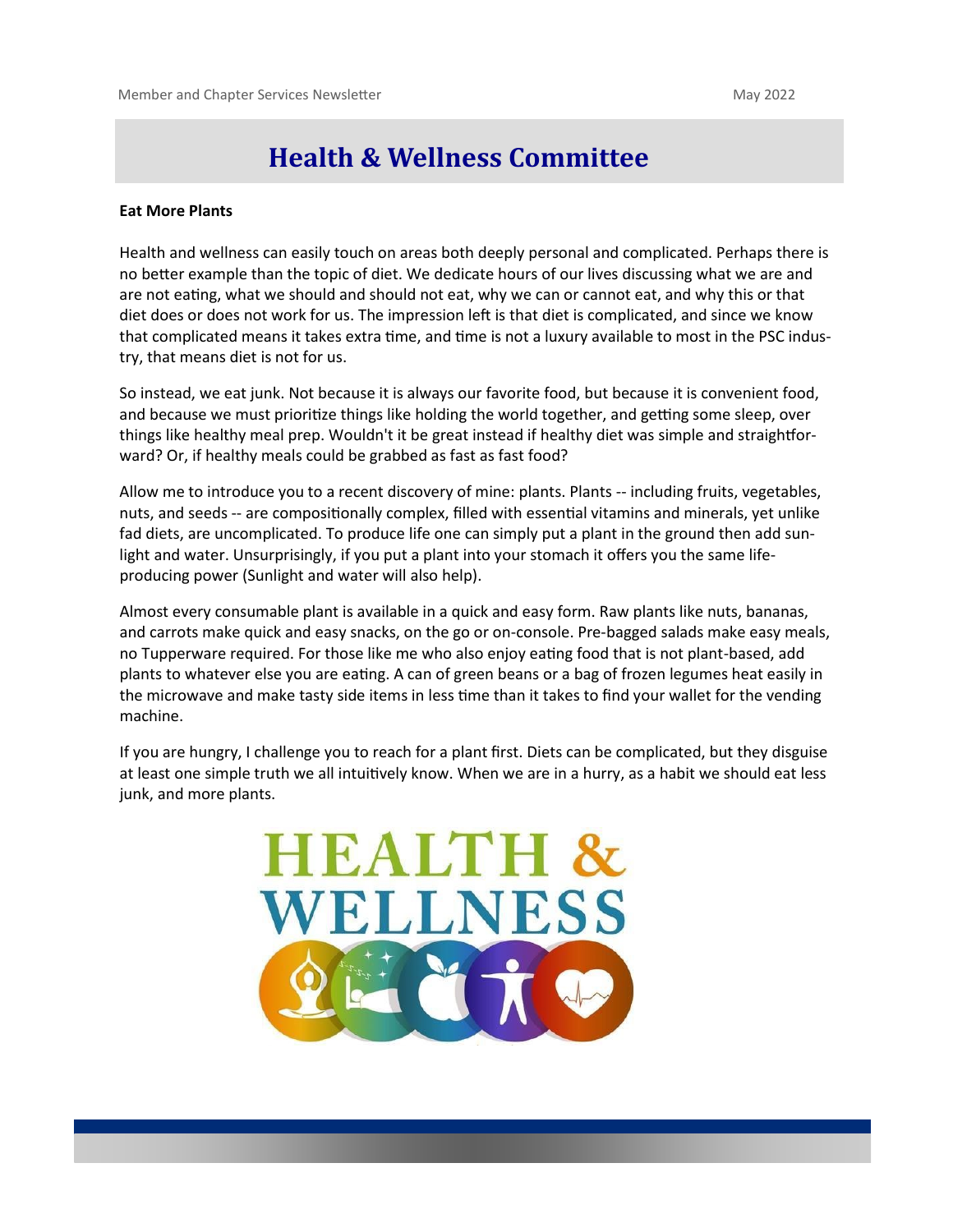# **MCSC Monthly Survey Results**

In March's Member & Chapter Services Committee survey, we focused on Membership Engagement. We received 30 responses from 13 Chapters. The Chapters that responded were:

| Atlantic        | Colorado       | Florida         |
|-----------------|----------------|-----------------|
| <b>Illinois</b> | Kentucky       | Mid-Eastern     |
| Missouri        | Montana        | <b>Nebraska</b> |
| Oregon          | South Carolina | Virginia        |

We asked you, "How often are chapter meetings held?" All respondents answered, with two saying they met annually, three meeting bi-annually, six meeting monthly, thirteen meeting quarterly, and six responding as "other". Those responding as "other" included, three times a year, six times a year (bi-monthly), and with the board meeting monthly and membership meeting twice a year.



In question #2, we asked, "How are your meetings held?" We received 30 responses. 8 only hold in-person meetings, 4 only hold virtual meetings, and 18 responded that they hold hybrid meetings.

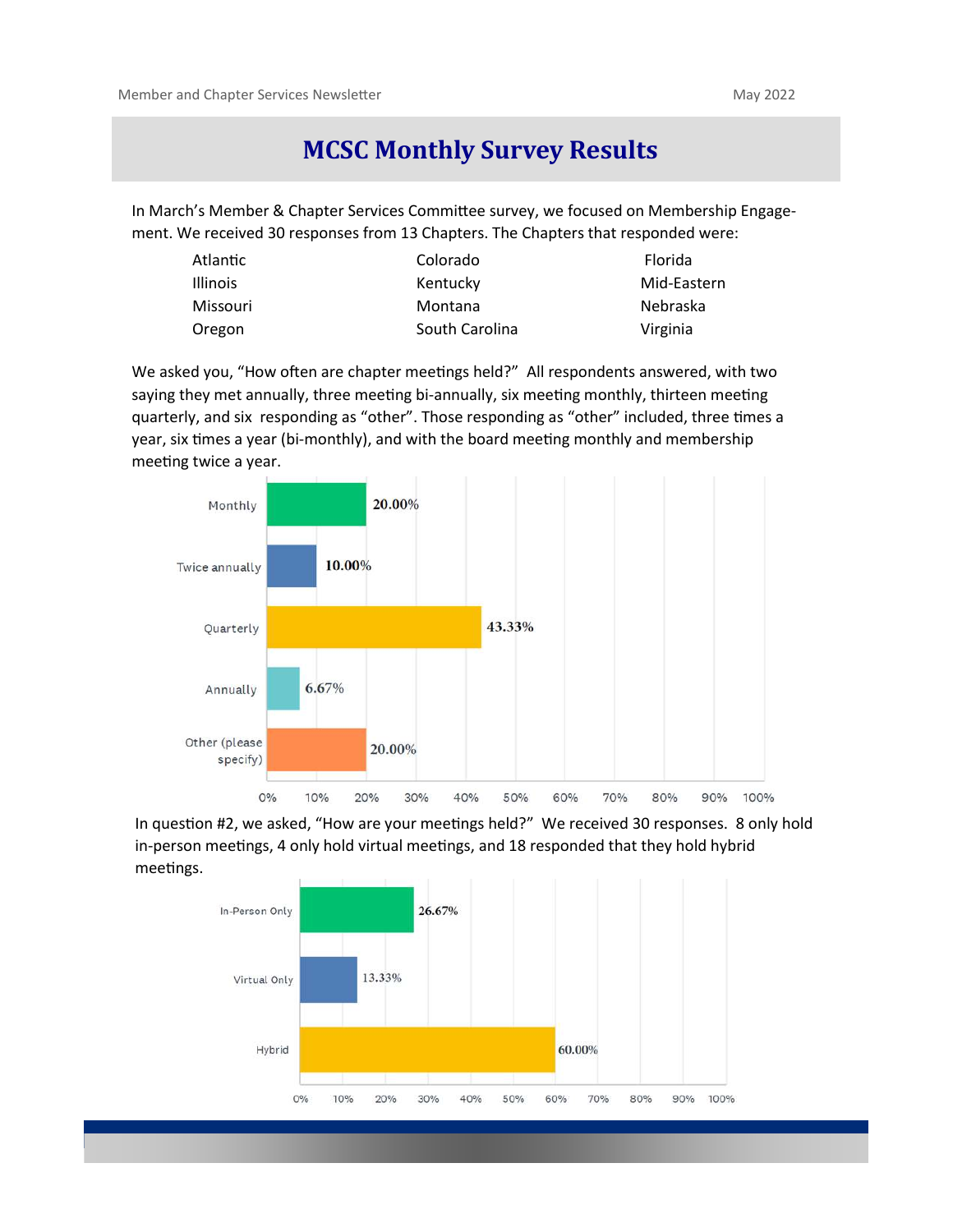Question #3 asked, "If you do virtual meetings, what platform do you use?" 28 responded, with two not providing a response. Responses are summarized as follows:

- Facebook Live (1 response)
- GoToMeeting/GoToWebinar (3 responses)
- Webex (1 response)
- Zoom (17 responses)
- Other (6 responses)
	- ♦ Crowdcast
	- $\lozenge$  Teams
	- Teleconferencing Bridge

In question #4 we asked, "Is your chapter meeting available to be viewed afterward?" 29 responded, with one not providing a response. Ten said they did, 18 said they did not, and one was uncertain.



Question #5 asked for respondents to indicate which committees their chapters had. 30\* answers were received and summarized as follows:

- 9-1-1 Committee (3 responses)
- Awards Committee (25 responses)
- Bylaws Committee (19 responses)
- Chapter Conference Committee (25 responses)
- Commercial Advisory Committee (14 responses)
- Historical Committee (19 responses)
- Legislative Committee (19 responses)
- Nominations Committee (9 responses)
- Operations Committee (2 responses)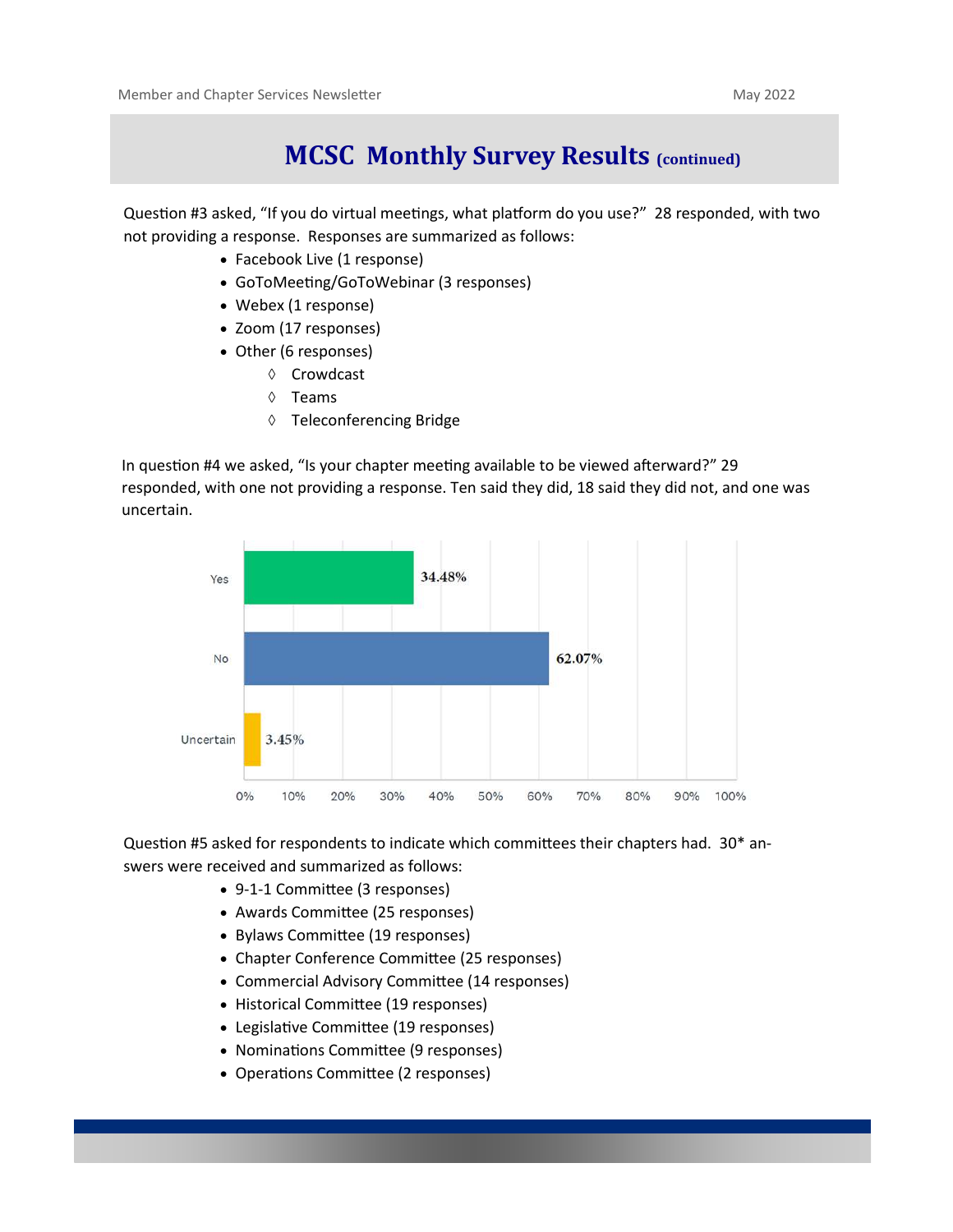- Spectrum Management Committee (4 responses)
- Training Committee (20 responses)
- Other (9 responses)
	- Audit
	- Emerging Technology
	- ♦ Finance and Budget
	- ♦ Frequency Coordination
	- ♦ Membership
	- $\Diamond$  New Members
	- ♦ ProCHRT
	- ♦ Professional Development
	- $\Diamond$  Scholarship
	- Technical/Engineering
	- $\lozenge$  TERT
	- Totes of Hope
	- Young Professionals

\*Some responses fell into multiple categories.

In question #6 we asked respondents to "How do you recruit new members to become involved in committees?" The 30\* responses are summarized as follows:

- Email Campaign (17 responses)
- Mailers (2 responses)
- Site Visits (6 responses)
- Social Media (23 responses)
- Other (14 responses)
	- 1:1 Conversations
	- ♦ APCO Forums
	- Chapter Events
	- Conferences
	- DASH (Dispatch & Associates Social Hour)
	- Member Outreach
	- Quarterly Meetings
	- Website
	- Word of Mouth

\*Some responses fell into multiple categories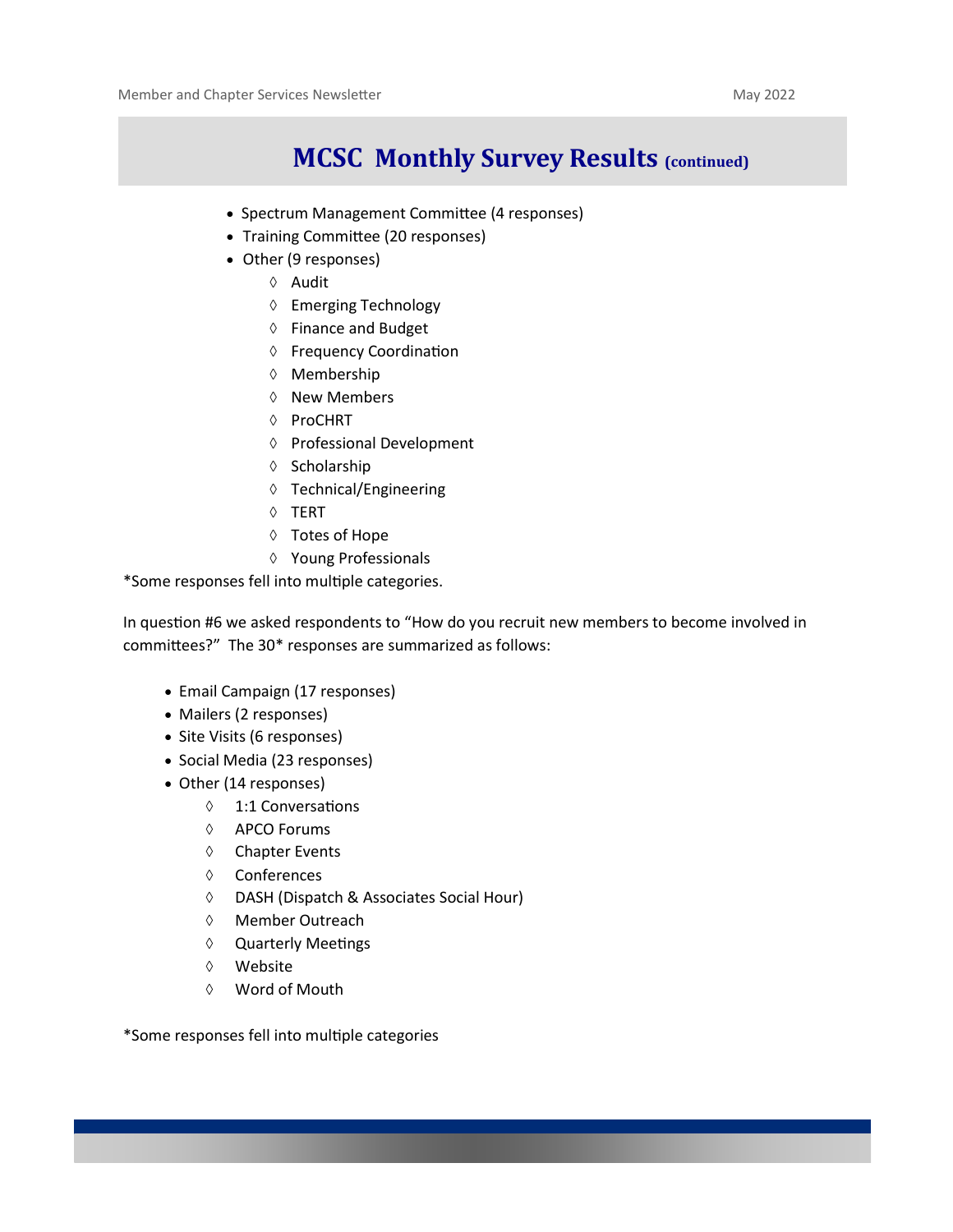Question #7 asked, "What social media platforms do you use to engage your membership?" All 30\* respondents answered, as summarized below:

- Facebook (27 responses)
- Instagram (9 responses)
- LinkedIn (4 response)
- Twitter (10 responses)
- Website (28 responses)
- Other (2 responses PSConnect)

In question #8 we asked, "What resources do you use to attract new members to your chapter?" We received 29\* answers. Answers for "other" included Chapter events, conferences, DASH, incentives to attend conferences and events, personal invitations, publications, and training opportunities.



Question #9 asked, "Does your Chapter public a membership newsletter?" 28 responses were received, with 6 providing a newsletter, 20 not providing a newsletter, and 2 publishing the MCSC newsletter to their Chapter Facebook page.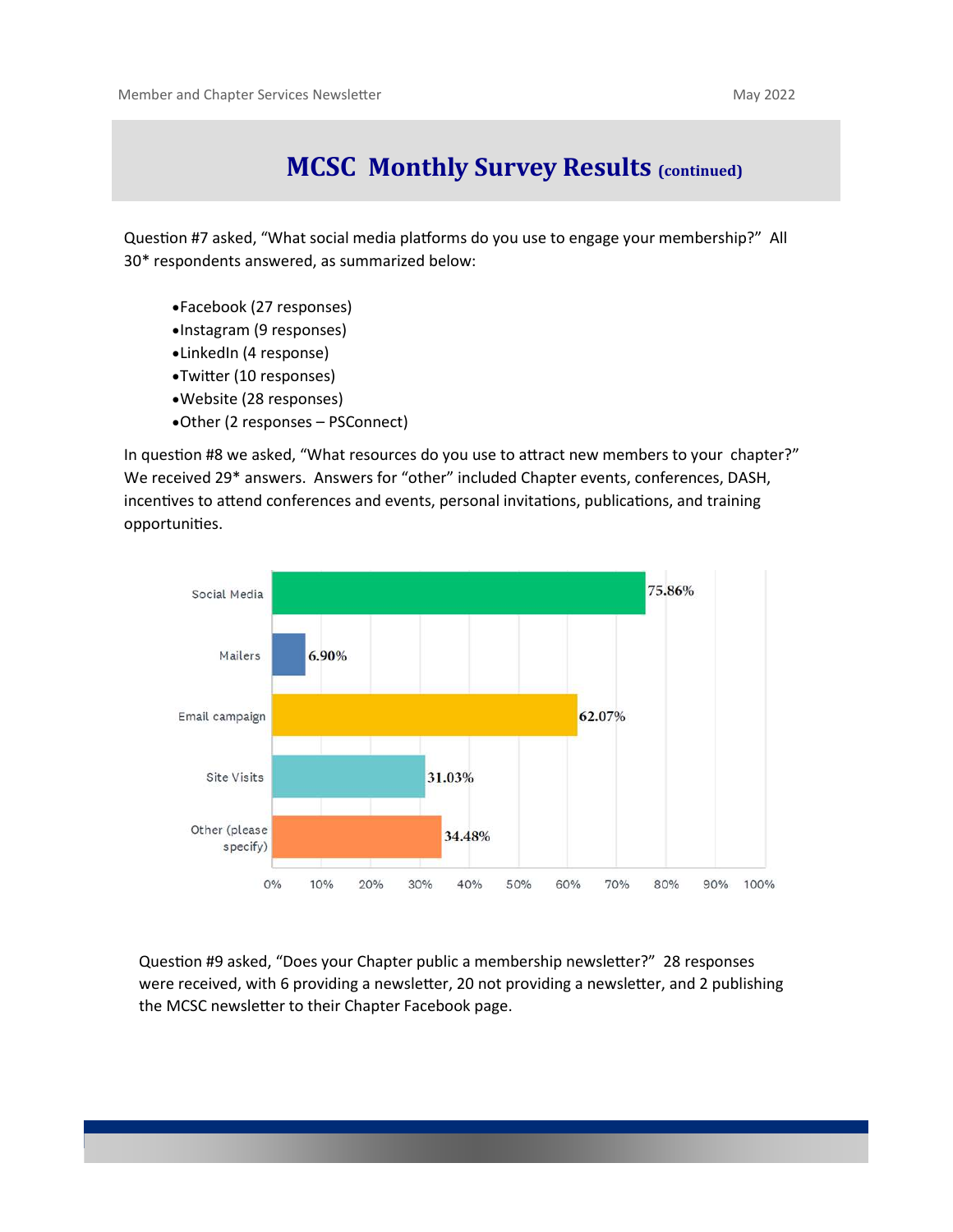

In question #10 we asked, "If you do a newsletter, at what frequency is the newsletter published?" 8 answers were received. Two provide the newsletter monthly and six provide the newsletter quarterly.



Thank you to those who responded to this survey. We appreciate your time and the detail you provided, as this will help the Member & Chapter Services Committee to better assist you and your Chapters.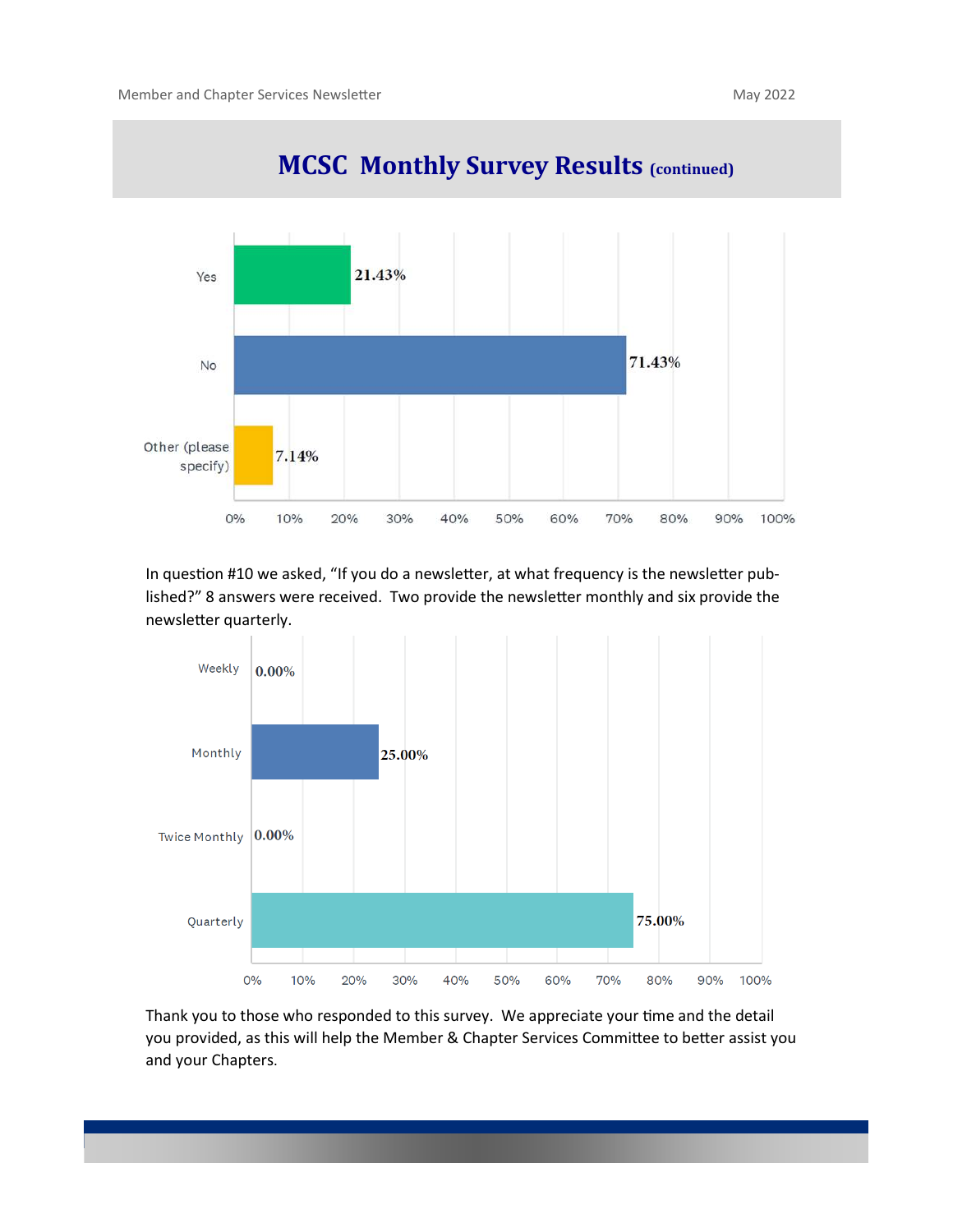# **Upcoming Conferences**







**Hilton Bayfront Hotel** St Petersburg, Florida May 2 - 6, 2022



We are so excited to be having a face-to-face conference this year and we can't wait to see you! It will be an exciting time to gather, educate and have some fun in beautiful St. Petersburg, Florida.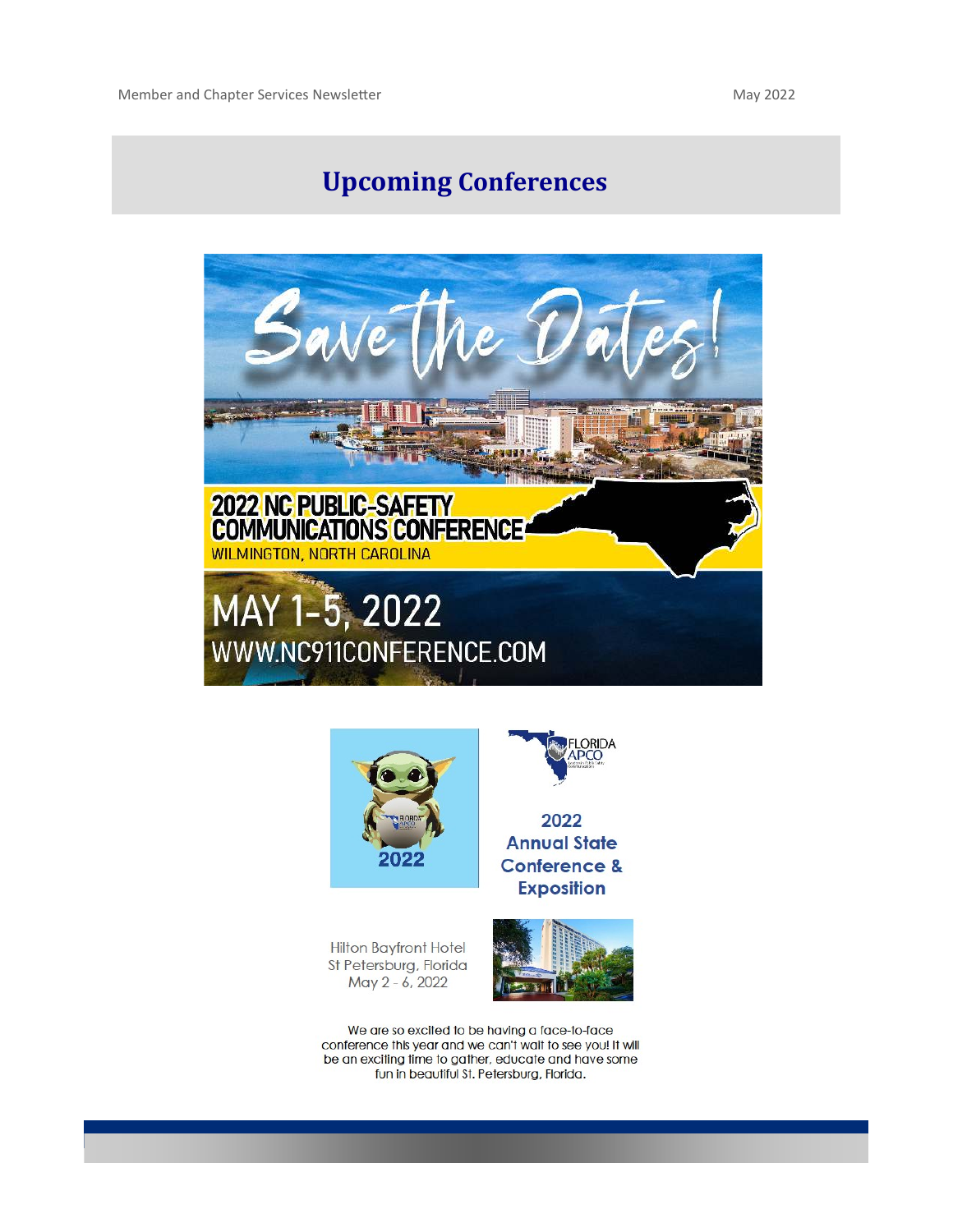#### CHAPTER MEMBER SERVICES COMMITTEE MEMBERS

| <b>NAME</b>                   | <b>CHAPTER ASSIGNMENT</b> | <b>EMAIL ADDRESS</b>               |
|-------------------------------|---------------------------|------------------------------------|
| LaToya Marz, RPL              | Chair, Wyoming            | Imarz@tri-com911.org               |
| <b>Christine Moore</b>        | Vice Chair, Missouri      | christine.moore@greensboro-nc.gov  |
| Adriana Spirescu              | CPRA, No. California      | ASpirescu@ocsd.org                 |
| Catherine M. Raley, RPL       | Colorado                  | craley@arapahoegov.com             |
| Celeste Anne Baldino          | Virginia                  | cbaldino@albemarle.org             |
| Charles E. Venske             | Minnesota                 | charles.venske@outlook.com         |
| Darius Tremayne Brown         | Louisiana                 | Darius.Brown@opcdla.gov            |
| Elizabeth M. Phillips         | Nebraska                  | lphillips@ku.edu                   |
| Felicia Taylor                | Florida, South Dakota     | ftaylor@cityofpuntagordafl.com     |
| Gregory D. Putnam             | Atlantic                  | gregputnam@derrynh.org             |
| <b>Heather Barnes</b>         | <b>Texas</b>              | heather.barnes@csec.texas.gov      |
| <b>Herman Andrew Weiss</b>    | Nevada, Utah              | herman.weiss@chowan.nc.gov         |
| Jared William Pelham          | Tennessee                 | pelham_j@hc911.org                 |
| Jason Matthew Jeffares        | Iowa, Pennsylvania        | jmattj911@gmail.com                |
| Jeryl Lynn Anderson, RPL, CPE | North Carolina            | janderson@orangecountync.gov       |
| Jonathan L. Jones             | Georgia                   | Jonathan.Jones@gema.ga.gov         |
| Josh Benfield                 | Alaska, Pacific           | jbenfield@caswellnc.us             |
| Joshua Michaelis              | Mississippi               | jmichaelis@ricecounty911.com       |
| Kristy Larkin                 | Caribbean, Saudi Arabia   | Kristylarkin@ongov.net             |
| Laramie J. Scott              | Kentucky, Arkansas        | ljscott224@gmail.com               |
| Lashundresia Curtis           | Idaho, Oregon             | lashundresia.curtis@tccd.edu       |
| L. Dennette Lilly             | Michigan                  | lillyld@wfu.edu                    |
| Mary Sue Robey, RPL           | Newsletter Editor         | marysuer@valleycom.org             |
| Michael A. Newsome            | Montana                   | Michael.Newsome@fultoncountyga.gOV |
| Michael Davis, RPL            | Illinois                  | miked5627@gmail.com                |
| Rebecca L. Snook              | Kansas                    | bsnook@mitchellcountyks.gov        |